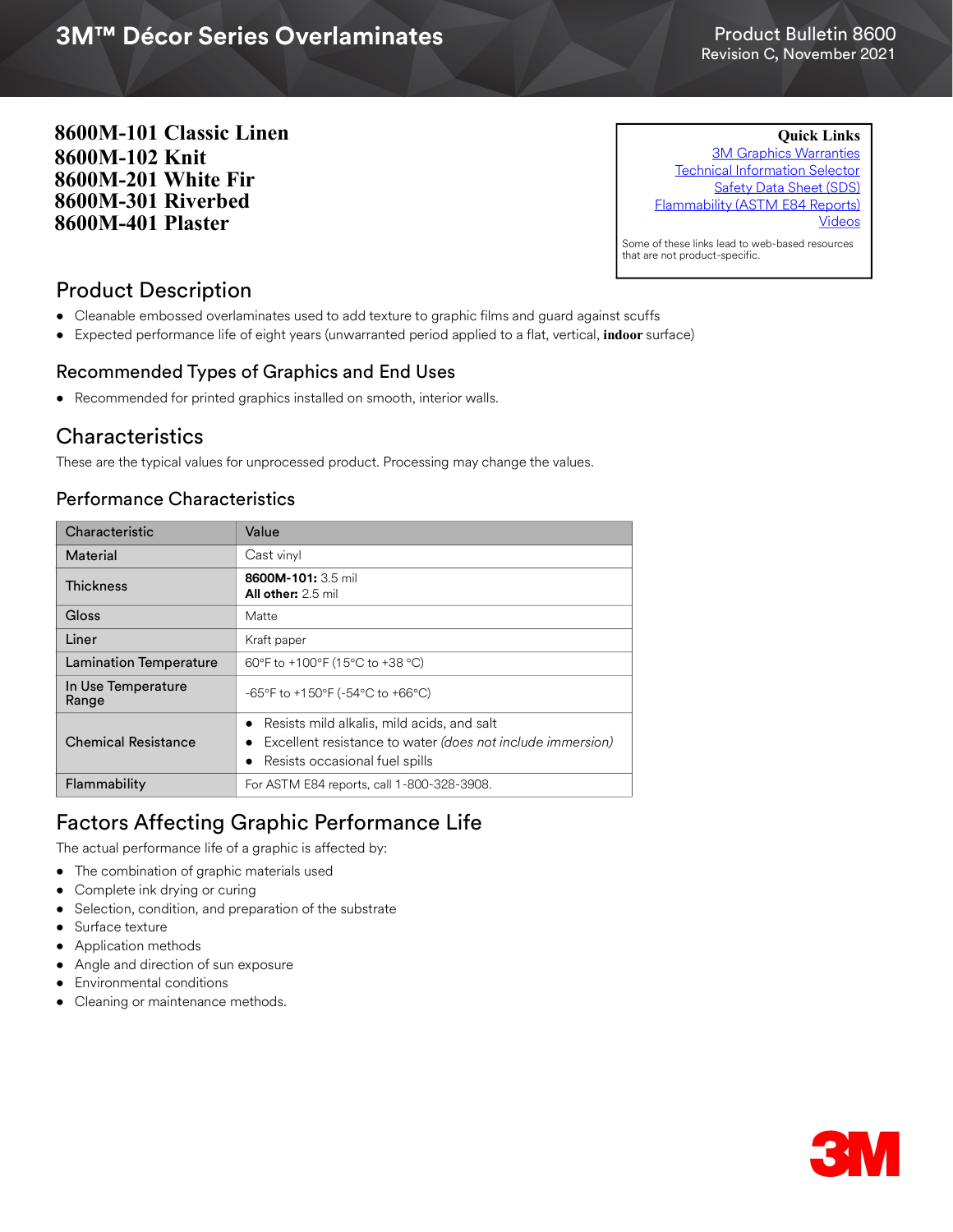# Graphics Manufacturing

# $\bigwedge$  caution

Before using any equipment, always read the manufacturer's instructions for safe operation.

#### Completely Dry Graphics

### (i) IMPORTANT NOTE

Incomplete drying or curing can result in graphic failure including curling, increased shrinkage, and adhesion failure, which are not covered under any 3M Graphics warranty.

See the ink's 3M product and instruction bulletins for more details.

# Application Tapes

There are two types of application tapes. See [3M Instruction Bulletin AT-1](http://multimedia.3m.com/mws/media/1032943O/instruction-bulletin-at-1-application-tables.pdf) to determine what application tape is recommended for your film or finished graphic.

#### Premasking Tape

Premasking tape increases stiffness during application while preventing stretching and damage. Use when little or no liner is exposed. See [3M Instruction Bulletin 4.3](http://multimedia.3m.com/mws/media/12587O/4-3-application-tapes-premasking-and-prespacing.pdf) for complete details.

#### Prespacing Tape

Prespacing tape holds cut and weeded letters or graphics in place during application and after removal of the film liner, while preventing stretching and damage. Use when large amounts of liner are exposed. See [3M Instruction Bulletin 4.3](http://multimedia.3m.com/mws/media/12587O/4-3-application-tapes-premasking-and-prespacing.pdf) for complete details.

# Application and Installation

In addition to other 3M bulletins specified in this document, the following bulletins provide details users may need to properly manufacture a graphic.

- [3M Instruction Bulletin 4.22](http://multimedia.3m.com/mws/media/12768O/4-22-lamination-cold-roll.pdf) Lamination Basics for Inkjet Printed Graphics
- [3M Instruction Bulletin 5.7](http://multimedia.3m.com/mws/media/9621O/instruction-bulletin-5-7.pdf) Application, Wet Method for Translucent, Inkjet, Screen Printed and Cut Graphics

## Maintenance and Cleaning

Use a cleaner designed for general housekeeping such as the Scotch-Brite™ Easy Eraser or Simple Green® All-Purpose Cleaner and then rinse with clear water. The cleaner must be wet, non-abrasive, without solvents, and have a pH value between 3 and 11 (neither strongly acidic nor strongly alkaline). See [3M Instruction Bulletin 6.5](http://multimedia.3m.com/mws/media/12593O/6-5-storage-handling-maintenance-removal-of-films-sheetings.pdf) for details.

## Shelf Life, Storage, and Shipping

### Shelf Life

The shelf life is **never more than three years** from the date of manufacture on the original box.

If you process the film, the shelf life is changed to **one year** from the processing date, but no later than three years from the manufacturing date.

### Storage Conditions

- $\bullet$  40°F to 100°F (4°C to 38°C)
- Out of sunlight
- Clean, dry area
- Original container
- Bring the film to room temperature before use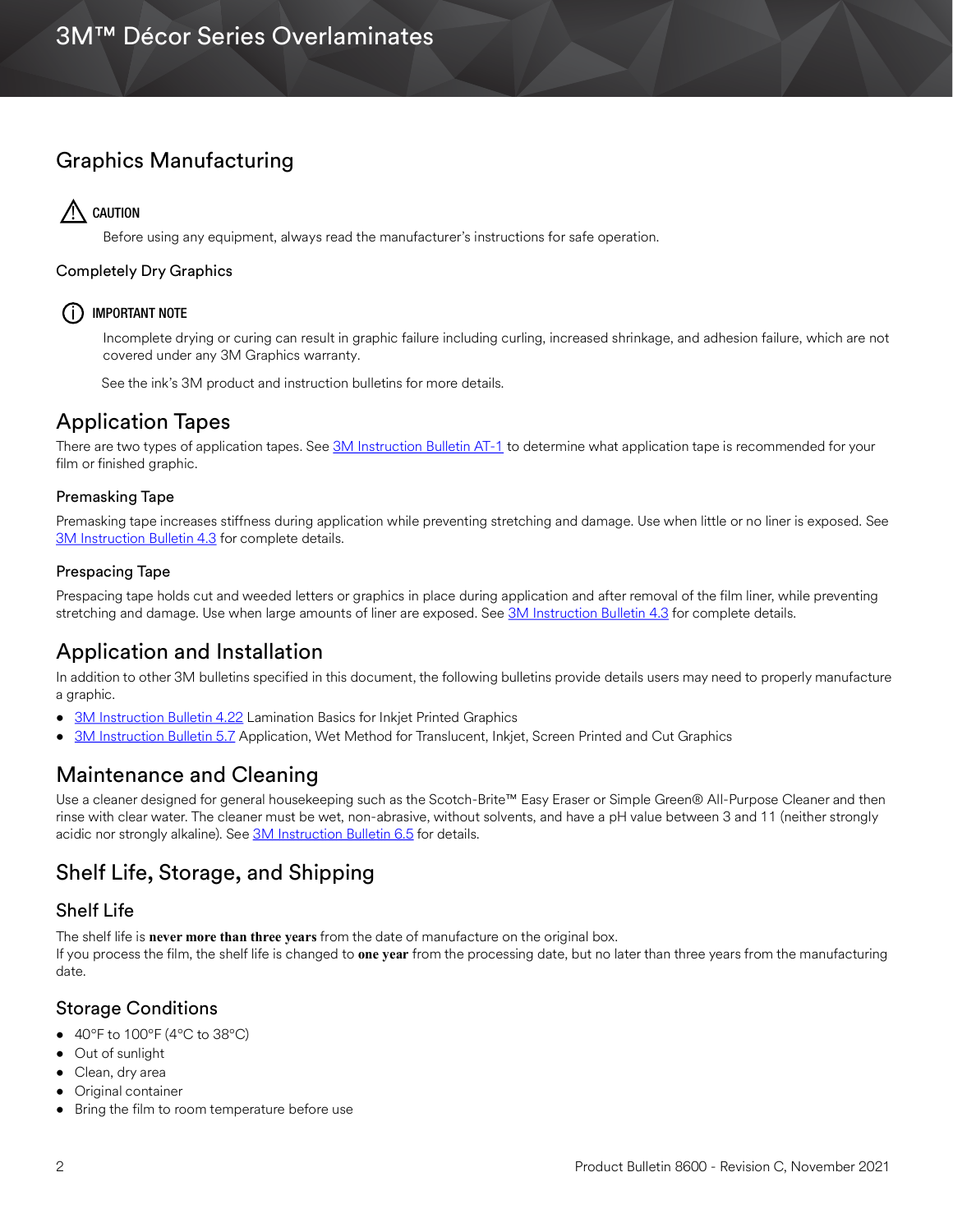### Shipping Finished Graphics

Flat, or rolled printed side out on 5 in. (13 cm) or larger core. This helps prevent the application tape, if used, from popping off.

See the [3M Graphics Warranties Bulletin](https://multimedia.3m.com/mws/media/1034875O/3m-graphics-warranty-bulletin.pdf?fn=Warranty%20Bulletin.pdf) for terms, additional limitations of your warranty, if any, information on reduced warranties for different exposures, and limitations of liability.

# Health and Safety

## $\bigwedge$  caution

When handling any chemical products, read the manufacturers' container labels and the Safety Data Sheets (SDS) for important health, safety, and environmental information. To obtain SDS for 3M products go to [3M.com/SDS](http://www.3m.com/SDS). To request SDS by mail, or in case of an urgent situation, call 1-800-364-3577 or 1-651-737-6501.

When using any equipment, always follow the manufacturer's instructions for safe operation.

### Air Quality Regulations

State volatile organic compound (VOC) regulations may prohibit the use of certain chemicals with VOCs in graphic arts coatings and printing operations. For example, the California South Coast Air Quality Management District (AQMD) prohibits the use of certain solvent-based solutions without a permit, while other California AQMDs prohibit the use of certain solutions without a permit or regulatory exemption. Users should check with their state's environmental authorities to determine whether use of this product may be restricted or prohibited.

## Warranty Information

#### Warranty Coverage Overview

The warranty coverage for eligible graphics is based on the user both reading and following all applicable and current 3M Graphics product and instruction bulletins. The warranty period for eligible graphics is as stated in the 3M Graphics Warranties Matrices at the time that the film was purchased. Information found at [3M.com/graphicswarranties](www.3m.com/graphicswarranties) includes:

- [3M Graphics Warranties Bulletin](http://multimedia.3m.com/mws/media/1034875O/3mtm-graphics-warranty-bulletin.pdf?fn=Warranty_Bulletin.pdf)
	- **-** This bulletin contains information on limitations and exceptions, and warranty period reductions for 3M Graphics warranties. The warranty period may be reduced and stipulations may apply for certain constructions, applications, and graphic exposures as covered in this bulletin.
- [3M Graphics Warranties Selector](http://solutions.3m.com/wps/portal/3M/en_US/Graphics/3Mgraphics/ToolsAndSupport/Warranties/?PC_Z7_RJH9U5230GE3E02LECFTDQ02P3000000_assetType=MMM_Article&PC_Z7_RJH9U5230GE3E02LECFTDQ02P3000000_assetId=1114269959113&PC_Z7_RJH9U5230GE3E02LECFTDQ02P3000000_univid=1114269959113#Z7_RJH9U5230GE3E02LECFTDQ02P3)
	- **-** Use this selector to search for your vertical warranty period by product type, ink type, film name, and/or ink/printer platform.
- [U.S. Desert Southwest Region Map](http://multimedia.3m.com/mws/media/307873O/desert-southwest-region-defined.pdf?fn=Map_DSW.pdf)
	- **-** Use this map of hot, arid desert areas to determine if you are subject to reduced warranted durabilities.

#### Technical Information

The technical information, guidance, and other statements contained in this document or otherwise provided by 3M are based upon records, tests, or experience that 3M believes to be reliable, but the accuracy, completeness, and representative nature of such information is not guaranteed. Such information is intended for people with knowledge and technical skills sufficient to assess and apply their own informed judgment to the information. No license under any 3M or third party intellectual property rights is granted or implied with this information.

### Product Selection and Use

Many factors beyond 3M's control and uniquely within user's knowledge and control can affect the use and performance of a 3M product in a particular application. Customer is solely responsible for evaluating the product and determining whether it is appropriate and suitable for customer's application, including conducting a workplace hazard assessment, reviewing all applicable regulations and standards, and reviewing the product label and use instructions. Failure to properly evaluate, select, and use a 3M product in accordance with instructions or to meet all applicable safety regulations may result in injury, sickness, death, and/or harm to property.